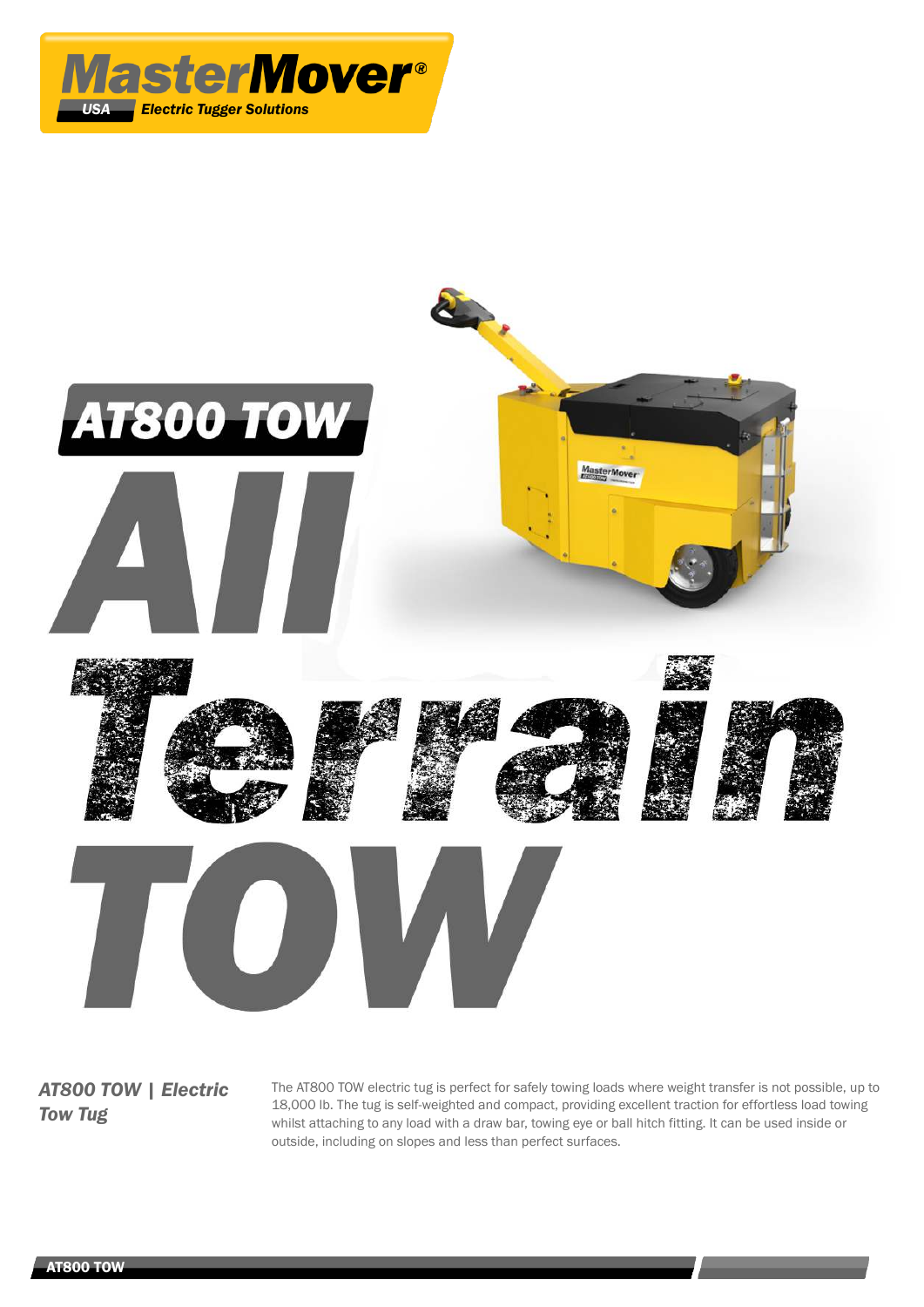

Airports

## **KeyBenefits** 1 year full guarantee

- FEA tested steel chassis
- Internal weight packs

## • Optimised size, puncture -proof wheels









**SafetyFeatures** See our website for full technical details



Automatic cut off when tiller arm returns to vertical



Emergency stop button





# **MaxLoadWeight** See our website for full technical details

Castors Rails Up to 18,000 lb\* Up to 71,000 lb\*

\*"Maximum load weight" is only a recommendation that we arrive at by estimating rolling resistance. Your environment and wheel type may affect this figure which is why we carry out a detailed technical evaluation on every project. All of our calculations include a "safe work load" factor to ensure safe operation in all circumstances.

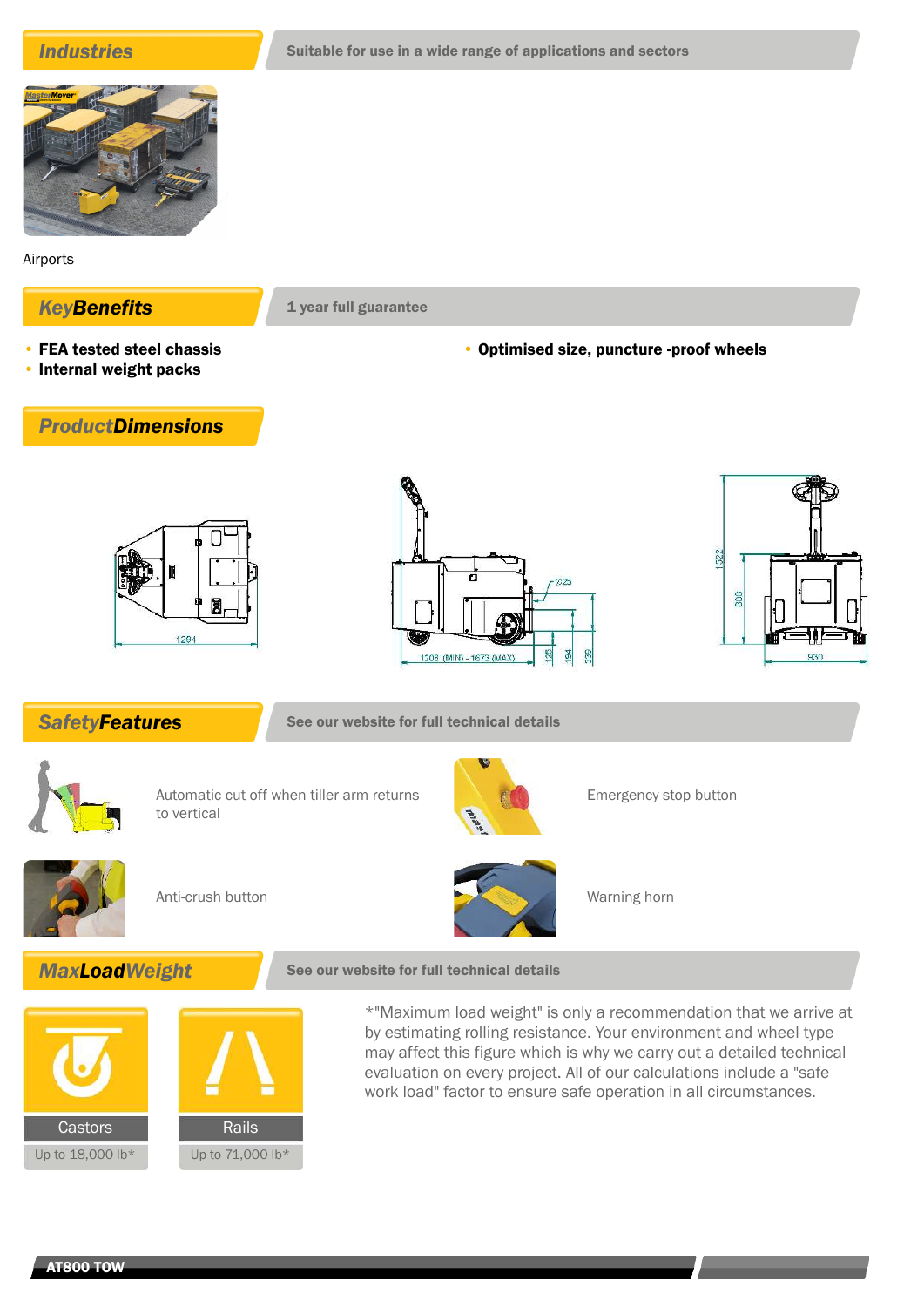| <b>Identification</b> |  |  |  |  |  |  |  |  |  |  |  |  |
|-----------------------|--|--|--|--|--|--|--|--|--|--|--|--|
|-----------------------|--|--|--|--|--|--|--|--|--|--|--|--|

| AT800 TOW                 |
|---------------------------|
| 8000 kg                   |
| 32000 kg                  |
| 1150 kg                   |
| Electric AC               |
| Electromagnetic           |
| Superelastic Solid Rubber |
| $2 \times 2.0$ kW         |
| AC.                       |
| $0-3.7$ mph               |
| IP44                      |
|                           |

#### Battery options

| Battery pack - sealed - 179Ah 24V - interchangeable |  |
|-----------------------------------------------------|--|
| Battery pack - sealed - 119 Ah 24V - Interchangable |  |
| Battery pack - lithium - 118 Ah 24V - fixed         |  |

#### Charging options

| Charger - external - 30A 24V - 85V-265V       |  |
|-----------------------------------------------|--|
| Charger - external - 20A 24V - 85V-265V       |  |
| Charger - internal - 20A 24V - 85V-265V       |  |
| Charger - lithium - external - 40A 24V - 265V |  |
|                                               |  |

#### Additional equipment

| Option - flashing safety light and motion bleeper |
|---------------------------------------------------|
| Option - two speed selector switch                |
| Option - fifth wheel                              |
| Option - wireless control handset                 |
| Option - battery protection system                |
| Option - Lithium battery                          |
| <b>Male coupling options</b>                      |

| Coupling - male - pin                               |  |
|-----------------------------------------------------|--|
| Coupling - male - height adjustable tow ball - 50mm |  |
| Coupling - male - height adjustable box             |  |

### Female coupling options

Coupling - female - box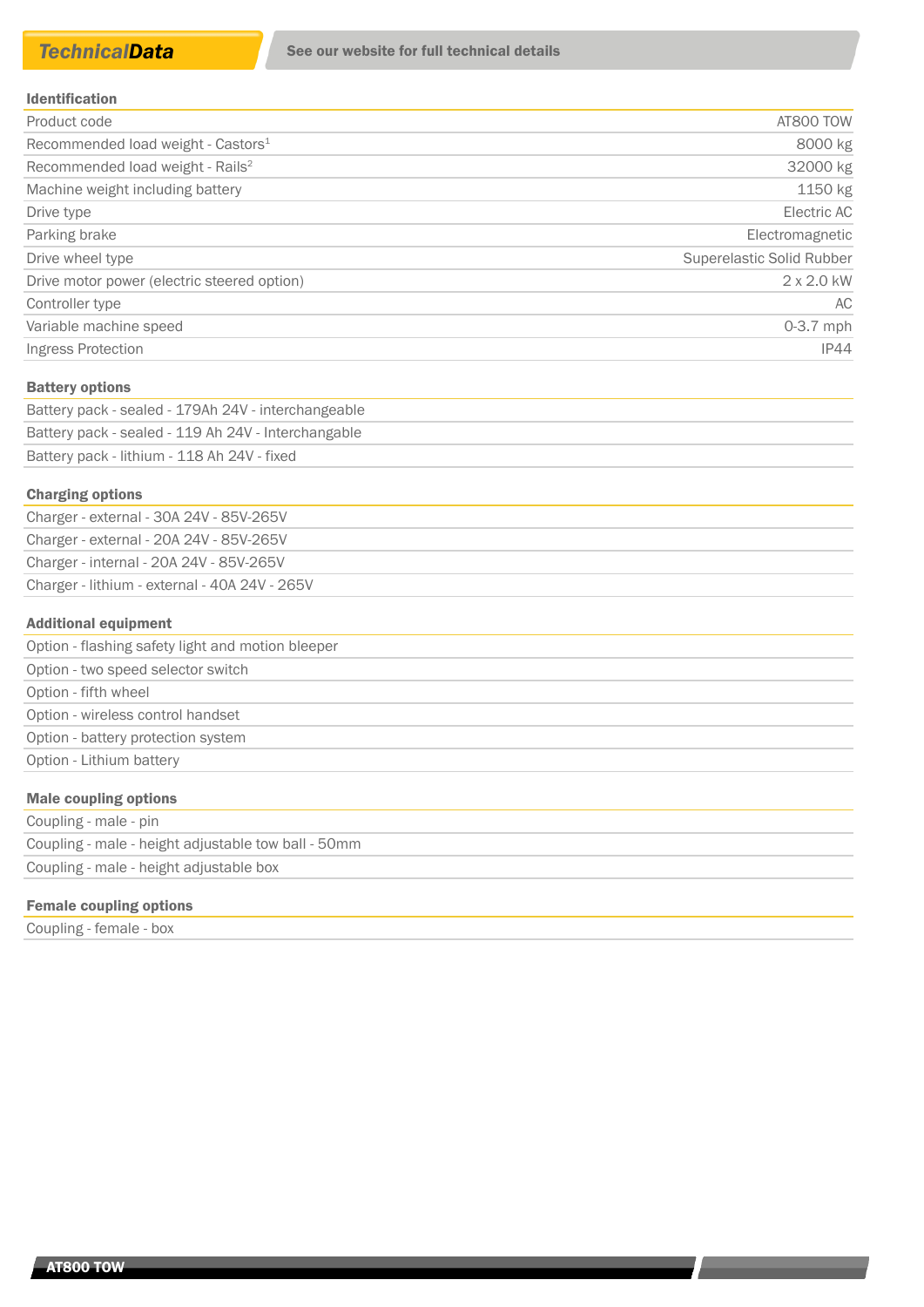1 - Recommended load weight - Castors

AT800 TOW Maximum Starting Load on Castors (Pulling only)

2 - Recommended load weight - Rails

AT800 TOW Maximum Starting Load on Rails (Pulling only)